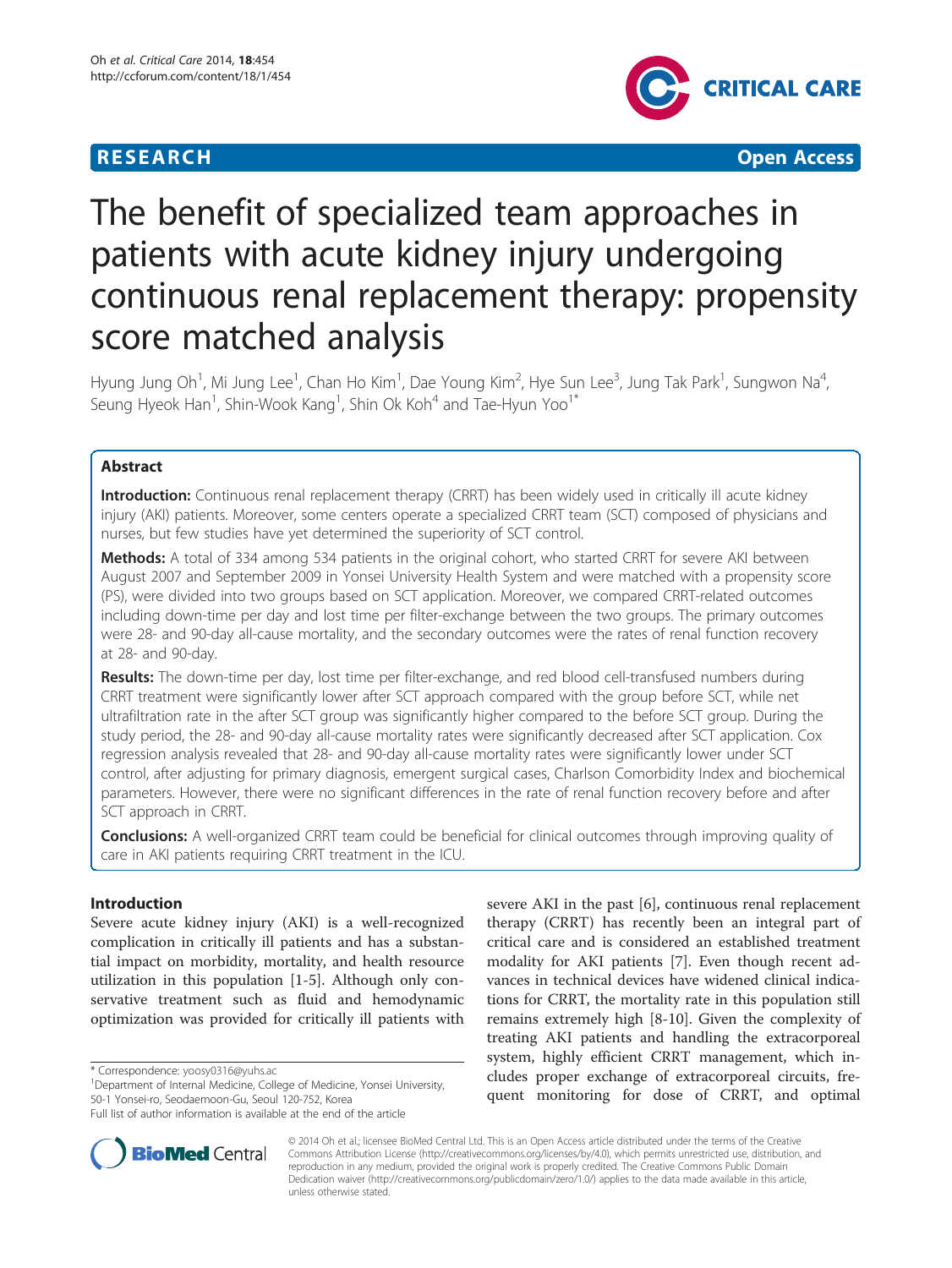anticoagulation and replacement of electrolytes, are regarded as potential candidates for improving patient outcomes [[9,11](#page-8-0)].

It has been speculated that repeated quality control is essential to obtain optimal management of CRRT. Therefore, some centers operate specialized CRRT teams (SCT) with physicians and nurses from their disciplines [[12\]](#page-8-0). It might be suggested that the survival rates of the patients after care by the SCT would be superior; however, to our knowledge, only one study has been reported on the comparison before and after the SCT approach [[12](#page-8-0)]. Moreover, several factors, including patients' severity scores, make it difficult to clarify the benefit of SCT management. We initiated the SCT approach for the management of CRRT in 2008, and thus we can compare the outcomes and quality of CRRT management before and after the SCT approach. In addition, we used propensity score (PS) matching to investigate the benefit of SCT management for 28- and 90-day all-cause mortalities and renal function recovery in AKI patients undergoing CRRT.

# **Methods**

#### **Pationts**

A total of 682 patients who started CRRT for severe AKI between August 2007 and September 2009 were initially analyzed. We excluded 148 patients because they were below 18 years of age, were on chronic dialysis, or were diagnosed with terminal malignancy with less than 3 months of life expectancy. Therefore, 534 patients were included in the final analysis (Figure 1).

The study protocol was approved by the Institutional Review Board (IRB) of the Yonsei University Health

System (YUHS) Clinical Trial Center. As this study was a retrospective medical record-based study and the study subjects were de-identified, the IRB waived the need for written consent from the patients.

#### Data collection

Patients' data were retrieved from the CRRT Database of YUHS, Seoul, Korea. Demographic, clinical, and biochemical data at the time of admission to the ICU and CRRT initiation were recorded. For the assessment of disease severity, the sequential organ failure assessment (SOFA) score and acute physiology and chronic health evaluation (APACHE) II score were determined at the start of CRRT.

We counted the transfused number of packed red blood cells (RBC) during the period of CRRT treatment except for transfusions conducted due to active bleeding. Such active bleeding is considered to be in a situation where the patients need a transfusion of more than 10 units of packed RBC within 24 hrs or are bleeding more than 1- to 1.5-fold of the body's entire blood volume as previously described [[13\]](#page-8-0). Down-time (hours/day) was defined as the period of time when CRRT was not applied between initiation and end of CRRT, as defined by Uchino [[14\]](#page-8-0).

#### SCT approach

An SCT was set up in August 2008 in our hospital, and thus we can compare clinical outcomes before and after the SCT approach. The SCT is defined as a team of physicians and nurses, who are specially trained and educated to perform CRRT. The members of the SCT include two specialized nephrologists, two nephrology



score.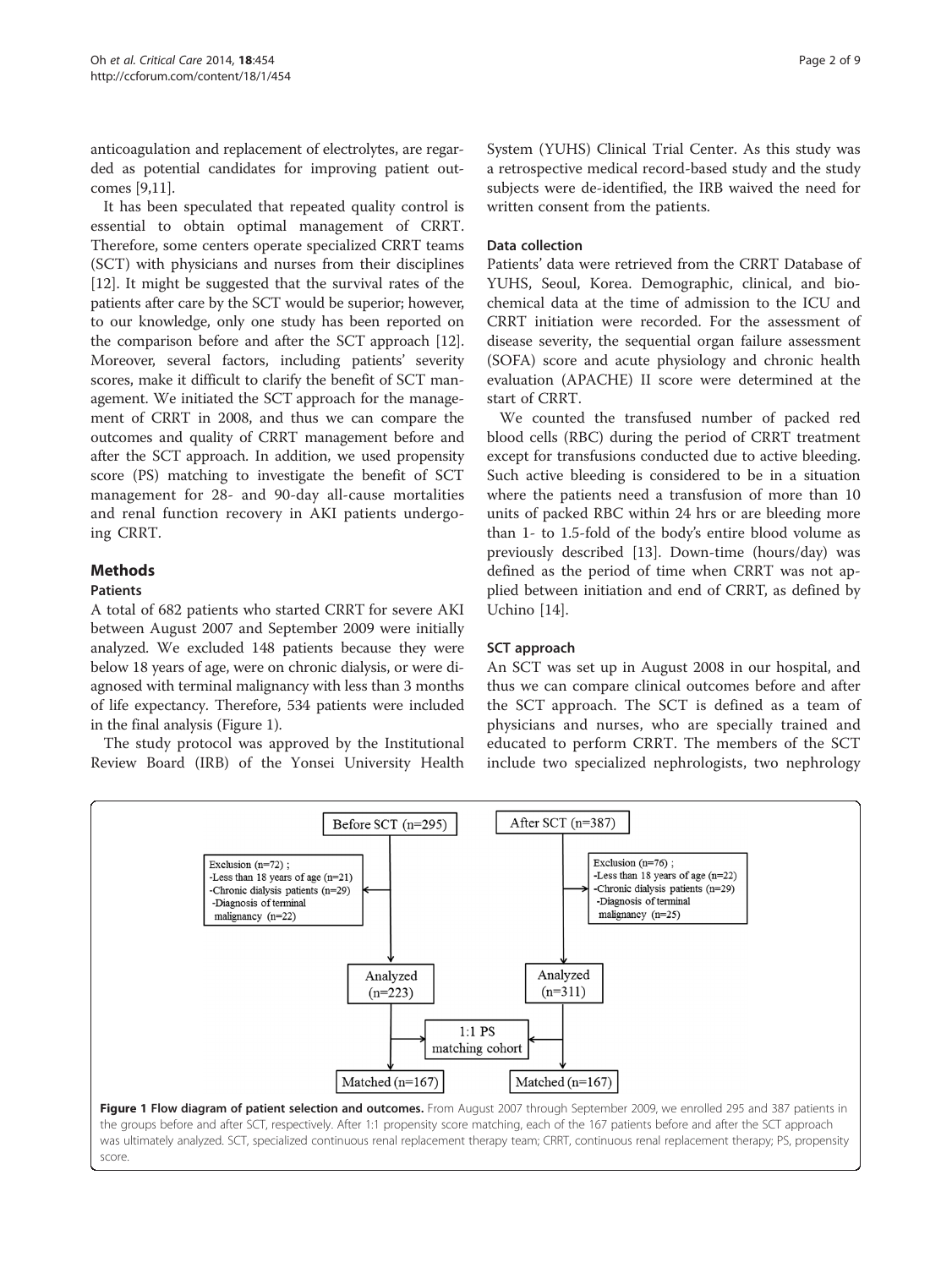fellows, an ICU specialist, three ICU residents, and five CRRT specialized nurses. They create and share the educational programs and management protocol on CRRT. In addition, monthly quality control is performed to correct management protocols and problems with CRRT, such as electrolytes, coagulation, and hemodynamic status. Moreover, we have adopted and used the anticoagulation protocol, which was suggested from Bagshaw et al. [\[15](#page-8-0)]. Members of the SCT team have complementary roles to each other. ICU specialist and residents have a primary responsibility for general patient care and make overall decisions about the medical problems of ICU patients. Especially, nephrologists are authorized to initiate, maintain and stop CRRT and switch to intermittent hemodialysis or peritoneal dialysis. They decide whether to start CRRT based on the patient's hemodynamic status, declining urine output, and electrolyte and acid-base imbalances and also decide the mode and dose of CRRT, and net ultrafiltration rate during CRRT. In the nursing section, CRRT-nurses work three shifts daily. They monitor the patients treated with CRRT on the ICU at regular intervals, and check hemodynamic stability, the removal rate of real ultrafiltration, and the status of the CRRT kit, et cetera. Their primary role is CRRT management apart from the ICU general care, which is performed by bedside nurses. In addition, they also provide education for basic CRRT-handling methods to bedside nurses every three months. Half of the CRRT nurses rotate among the ICU nurses every year. Based on daily rounds with the specialized team, they discuss and try to solve potential problems with management of CRRT (Figure [2\)](#page-3-0). Additional tables show these descriptions in more detail (See Additional file [1](#page-7-0): Tables 1 and 2).

#### ICU setting

The investigation site was a self-contained, 112-bed medical and surgical ICU in a 2,089-bed teaching hospital in Seoul, Korea that was equipped with 15 CRRT machines. The ICU unit is a closed structure within this hospital. There was no difference in the determination of CRRT treatment according to decisions made by the same nephrologist before and after SCT. On the contrary, bedside nurses cared for their ICU patients at a ratio of two patients per nurse, but they also had to perform monitoring and maintenance of the CRRT system before SCT set-up. However, after the introduction of the SCT approach, additional nursing care was available for CRRT care.

# CRRT protocol

Vascular access for CRRT was obtained via the internal jugular, femoral, or subclavian vein. In most patients, continuous veno-venous hemodiafiltration, including slow continuous ultrafiltration, was performed using the PRISMA (Gambro, Hechingen, Germany) platform. CRRT was initiated at a blood flow rate of 100 mL/minute, which was gradually increased to 150 mL/minute. The ultrafiltration dose was set at 35 mL/kg/hr, and Hemosol® (Gambro) was replaced by the predilution method. We also measured the delivered drainage amount and recorded it to calculate the delivered CRRT dose daily. Circuit exchanges were conducted regularly after 48 hrs of use, even if the blood pumps were not stopped.

## Statistical analysis

This study was a matched cohort study using two groups of patients before and after SCT management to analyze the effect of several potential confounders. The patients were matched 1:1 by PS using the greedy matching algorithm (eight- to one-digit match) [\[16\]](#page-8-0). Once the group of patients before SCT was matched, the patients after SCT were not reconsidered. The algorithm made the best matches first and next-best matches second in a hierarchical sequence until no additional matches could be made. Best matches were those with the highest digit match on PS. First, patients in the group before SCT were matched to patients in the group after SCT on eight digits of the PS. For those that did not match, patients from the group before SCT were then matched to patients after SCT based on seven digits of the PS. The algorithm proceeded sequentially to the lowest digit match on PS (one digit). We derived the PS from a multi-logistical regression model with the following variables: age, gender, mean arterial pressure (MAP), SOFA and APACHE II scores, and risk, injury, failure, loss, and end kidney disease (RIFLE) criteria. After all PS matches were performed, we assessed the balance in baseline covariates between the two groups using the Wilcoxon signed rank test for continuous variables and the McNemar test for categorical variables. PS matching was conducted using SAS version 9.1 (SAS Institute, Cary, NC, USA). We also presented original data before PS matching and compared clinical outcomes between the before-SCT and after-SCT groups in both original and matched cohorts, respectively.

Continuous variables are presented as mean ± SD and categorical variables as numbers and percentages, if they were statically normally distributed. Moreover, they were compared using the Student  $t$ -test for continuous variables and the  $\chi^2$  test for categorical variables. However, medians and interquartile ranges are presented unless variables are clearly normally distributed, and they were compared using Mann-Whitney test. In the present study, we evaluated 28- and 90-day all-cause mortalities as primary endpoints. We also compared the proportion of patients with renal function recovery, which was defined based on creatinine clearance  $(\geq 15 \text{ mL/minute})$ with no need of renal replacement therapy at 28- and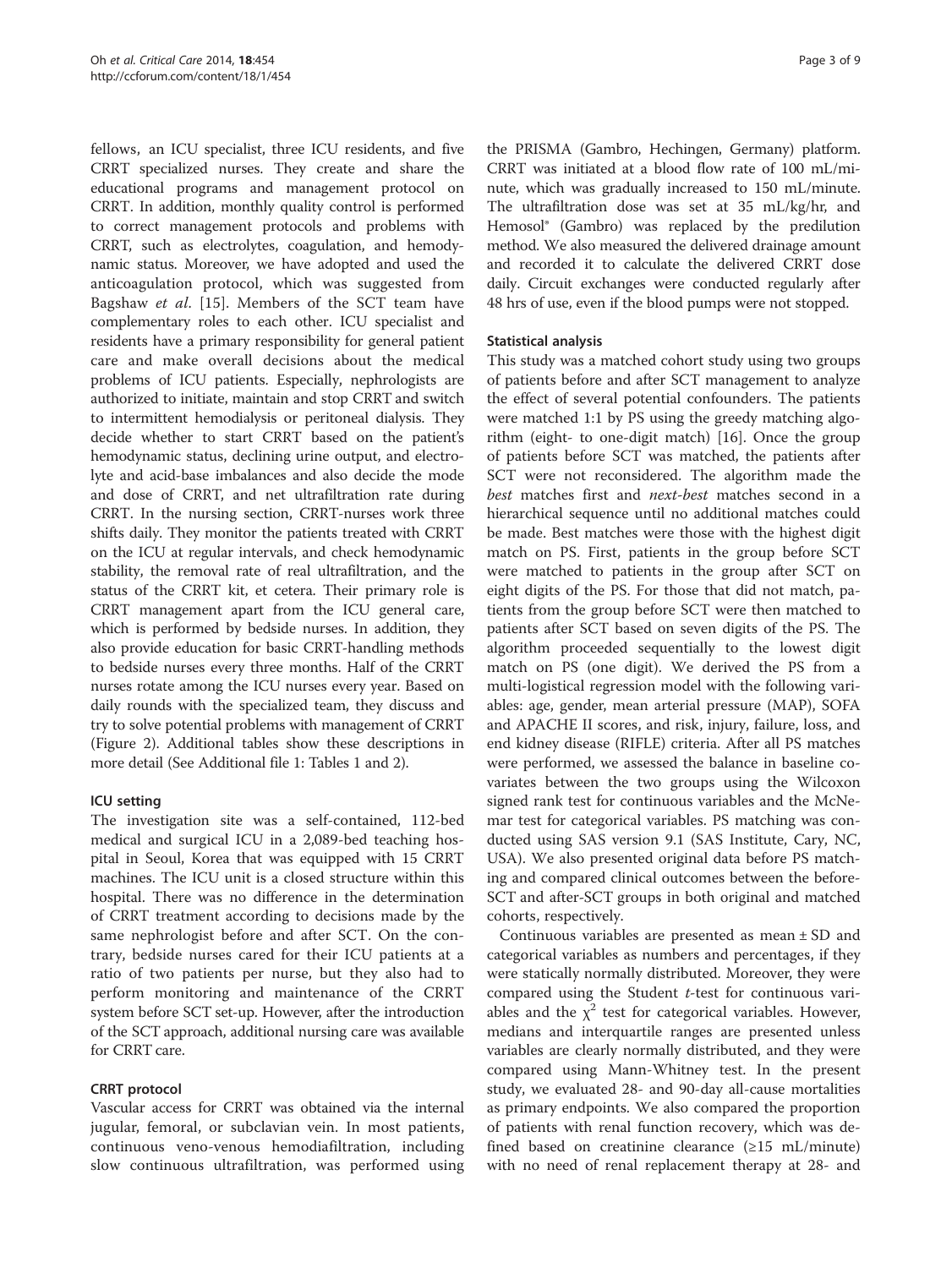<span id="page-3-0"></span>

90-day intervals, between the groups, as secondary endpoints.

Survival curves were designed using the Kaplan-Meier method, and comparisons were made using the log-rank test. The impact of SCT control on 28- and 90-day mortalities in AKI patients treated with CRRT was determined using the Cox proportional hazards model, and the results are presented as hazard ratios (HRs) and 95% CIs. To confirm the assumption of proportionality, timedependent covariate analysis was used, and it was not statistically significant, suggesting that the proportional hazards assumption was reasonable. All tests were twosided, and  $P < 0.05$  was considered significant. Statistical analyses were performed with SPSS for Windows, version 18.0 (SPSS Inc., Chicago, IL, USA).

#### Results

#### Baseline characteristics in both original and matched groups

Baseline characteristics of these patients are shown in Table [1.](#page-4-0) In the original cohort, the proportion of male patients was significantly higher in the after-SCT group compared with the before-SCT group (68.2% versus 58.7%,  $P = 0.028$ ), while APACHE II score and SOFA score were significantly lower in the after-SCT group compared to the before-SCT group (APACHE II score; 26.9 versus 28.4,  $P = 0.029$  and SOFA score; 11.9 versus 14.2,  $P = 0.031$ ). However, there were no significant differences in age, MAP, age-adjusted CCI, RIFLE status, contributing factors for AKI, primary diagnosis, emergent surgical cases, use of anticoagulation and diuretics,

or biochemical parameters, between the two groups. The 1:1 PS matching yielded matched pairs of 167 patients in the before-SCT group and 167 patients in the after-SCT group, resulting in no differences in the above-mentioned variables.

## Comparisons of clinical outcomes and renal outcomes in original and matched groups during follow up

The down-time per day, lost time per filter-exchange, RBC-transfused numbers, and the transfusion rates during CRRT treatment were significantly lower after the SCT approach compared to in group before SCT in both cohorts, while net ultrafiltration rate in the after-SCT group was significantly higher compared to that in the before-SCT group. However, total CRRT time was significantly lower under SCT in both cohorts, whereas the median filter lifespan during the CRRT treatment was significantly higher after the SCT approach compared with the group before SCT only in original cohort (Table [2](#page-5-0)). On the contrary, there were no significant differences in the proportions of living patients with renal function recovery at 28-day and 90-day intervals between the two groups in both original and matched cohorts (Table [3\)](#page-5-0). Moreover, vasoactive drugs such as dopamine and norepinephrine were required in 390 patients (73.0%), who were 166 patients (74.4%) in the before-SCT group and 224 patients (72.0%) in the SCT group before CRRT start. Ten days after CRRT application, 21 patients of 83 survivors in the before-SCT group and 26 patients of 106 survivors in the after-SCT group continuously received vasoactive drugs, and there was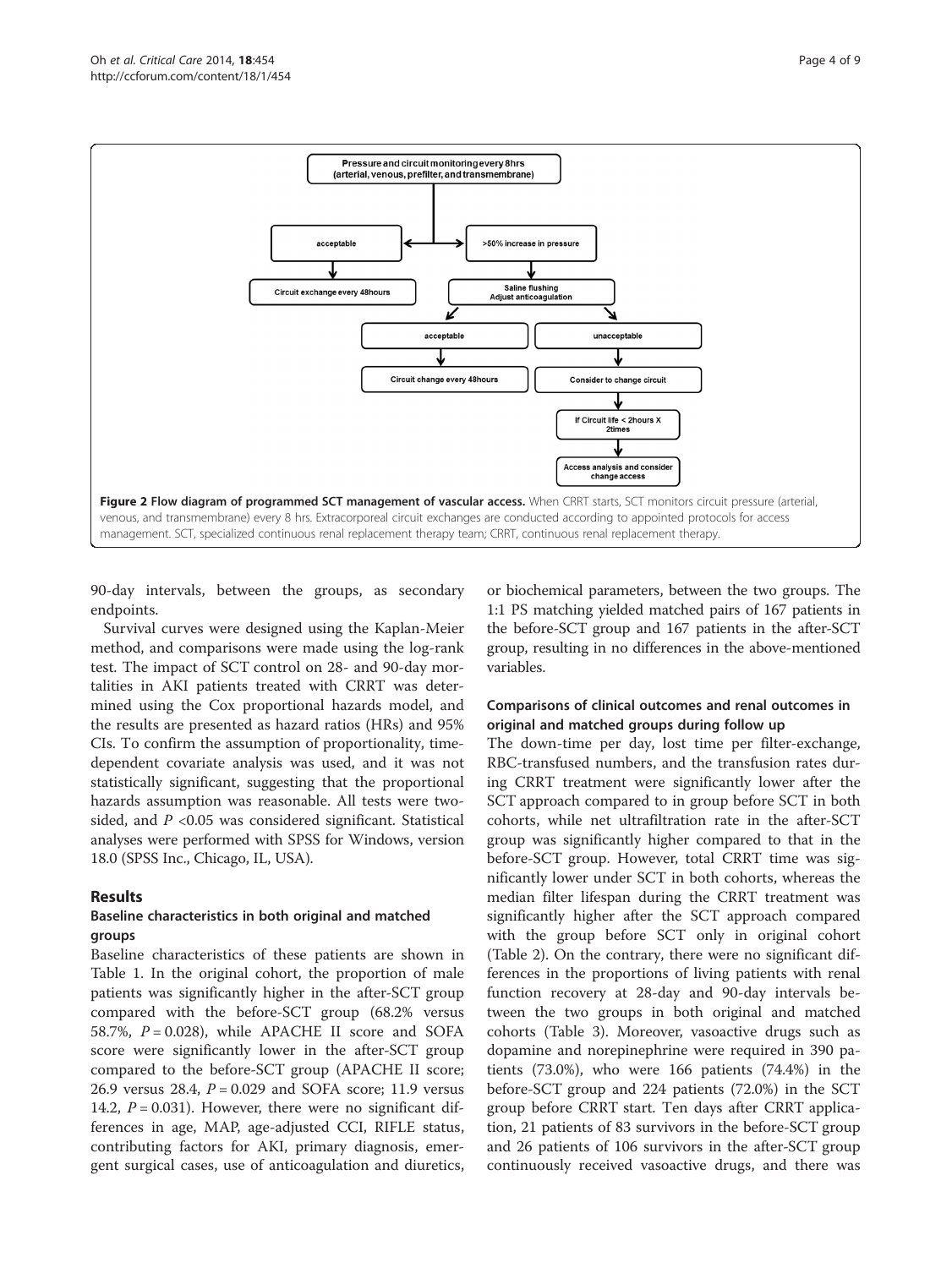<span id="page-4-0"></span>

| <b>Variables</b>                          | Original cohort                  |                                 | P-value | Matched cohort                   |                                 | P-value |
|-------------------------------------------|----------------------------------|---------------------------------|---------|----------------------------------|---------------------------------|---------|
|                                           | <b>Before SCT</b><br>$(n = 223)$ | <b>After SCT</b><br>$(n = 311)$ |         | <b>Before SCT</b><br>$(n = 167)$ | <b>After SCT</b><br>$(n = 167)$ |         |
| Age, years                                | $62.8 \pm 14.0$                  | $61.6 \pm 15.1$                 | 0.350   | $63.2 \pm 13.6$                  | $63.1 \pm 15.1$                 | 0.961   |
| Male, n (%)                               | 131 (58.7%)                      | 212 (68.2%)                     | 0.028   | 99 (59.3%)                       | 99 (59.3%)                      | >0.999  |
| Mean arterial pressure, mmHg              | $80.7 \pm 17.3$                  | $78.7 \pm 16.0$                 | 0.168   | $80.7 \pm 17.5$                  | $79.9 \pm 15.2$                 | 0.881   |
| <b>APACHE II score</b>                    | $28.4 \pm 8.6$                   | $26.1 \pm 7.0$                  | 0.029   | $27.6 \pm 8.1$                   | $27.4 \pm 6.9$                  | 0.783   |
| Sequential organ failure assessment score | $14.2 \pm 3.9$                   | $11.9 \pm 3.4$                  | 0.031   | $12.1 \pm 2.8$                   | $12.1 \pm 3.3$                  | 0.958   |
| Age-adjusted Charlson comorbidity index   | $6.1 \pm 3.5$                    | $5.7 \pm 3.0$                   | 0.365   | $5.9 \pm 3.1$                    | $5.7 \pm 2.8$                   | 0.886   |
| RIFLE, n (%)                              |                                  |                                 | 0.647   |                                  |                                 | 0.901   |
| Risk                                      | 96 (43.1%)                       | 140 (45.0%)                     |         | 75 (44.9%)                       | 75 (44.9%)                      |         |
| Injury                                    | 79 (35.4%)                       | 108 (34.7%)                     |         | 56 (33.5%)                       | 59 (35.3%)                      |         |
| Failure                                   | 48 (21.5%)                       | 63 (20.3%)                      |         | 36 (21.6%)                       | 33 (19.8%)                      |         |
| Contributing factors, n (%)               |                                  |                                 | 0.681   |                                  |                                 | 0.849   |
| Sepsis                                    | 112 (50.2%)                      | 158 (50.8%)                     |         | 87 (52.1%)                       | 88 (52.7%)                      |         |
| Hemodynamic instability without sepsis    | 84 (37.7%)                       | 106 (34.1%)                     |         | 55 (32.9%)                       | 51 (30.5%)                      |         |
| Major surgery                             | 27 (12.1%)                       | 47 (15.1%)                      |         | 25 (15.0%)                       | 28 (16.8%)                      |         |
| Use of anticoagulation, n (%)             | 179 (80.3%)                      | 235 (75.6%)                     | 0.209   | 129 (77.2%)                      | 128 (76.6%)                     | 0.891   |
| Diuretics use, n (%)                      | 178 (79.8%)                      | 246 (79.1%)                     | 0.831   | 129 (77.2%)                      | 128 (76.6%)                     | 0.787   |
| Biochemical data                          |                                  |                                 |         |                                  |                                 |         |
| Hemoglobin, g/L                           | $92 \pm 18$                      | $92 \pm 18$                     | 0.987   | $92 \pm 18$                      | $92 \pm 19$                     | 0.837   |
| Whole blood cells, $10^3/\text{mm}^3$     | $15.6 \pm 12.2$                  | $14.1 \pm 10.5$                 | 0.174   | $15.2 \pm 12.0$                  | $14.5 \pm 11.0$                 | 0.577   |
| Blood urea nitrogen, mmol/L               | $20.2 \pm 9.5$                   | $19.0 \pm 10.4$                 | 0.166   | $20.7 \pm 9.8$                   | $18.7 \pm 10.0$                 | 0.066   |
| Creatinine, umol/L                        | $300.6 \pm 167.9$                | $309.4 \pm 203.3$               | 0.681   | $318.2 \pm 176.8$                | $300.6 \pm 185.6$               | 0.393   |
| Total cholesterol, mmol/L                 | $95.2 \pm 45.5$                  | $92.3 \pm 43.4$                 | 0.495   | $95.5 \pm 45.9$                  | $91.6 \pm 41.3$                 | 0.411   |
| Albumin, g/L                              | $26 \pm 6$                       | $27 \pm 6$                      | 0.209   | $26 \pm 6$                       | $28 \pm 6$                      | 0.106   |
| C-reactive protein, mg/L                  | $14.3 \pm 12.0$                  | $12.4 \pm 12.7$                 | 0.106   | $14.4 \pm 11.9$                  | $12.8 \pm 11.2$                 | 0.300   |
| Arterial pH                               | $7.4 \pm 0.1$                    | $7.3 \pm 0.4$                   | 0.174   | $7.3 \pm 0.1$                    | $7.3 \pm 0.5$                   | 0.080   |
| Total bilirubin, umol/L                   | $68.4 \pm 123.1$                 | $63.3 \pm 109.4$                | 0.602   | $66.7 \pm 119.7$                 | $63.3 \pm 100.9$                | 0.814   |
| $HCO3-$ , mmol/L                          | $19.9 \pm 4.9$                   | $19.2 \pm 5.5$                  | 0.157   | $20.0 \pm 4.8$                   | $19.1 \pm 5.7$                  | 0.125   |

Data are presented as n (%) or mean ± SD. CRRT, continuous renal replacement therapy; SCT, specialized CRRT team; APACHE II, acute physiology and chronic health evaluation II; RIFLE, risk, injury, failure, loss, and end kidney disease.

no significant difference between the two in the use of vasoactive medications.

#### SCT approach is independently associated with survival in AKI patients

In the original cohort, 28- and 90-day all-cause mortality was significantly higher in the group before SCT compared to in the group after SCT (69.1% versus 49.8%,  $P = 0.013$  and 76.2% versus 60.1%,  $P = 0.026$ , respectively). These findings were also consistent in the matched cohort (before-SCT group versus after-SCT group; 62.3% versus 48.5%,  $P = 0.015$  for 28-day all-cause mortality, and 70.7% versus 59.3%,  $P = 0.039$  for 90-day all-cause mortality, respectively). In addition, Kaplan Meier plots demonstrated that 28- and 90-day all-cause mortality was significantly higher in the group before SCT ( $P = 0.028$  for 28-day and  $P = 0.033$  for 90-day mortality, respectively) (Figure [3](#page-6-0)). Cox regression analysis revealed that 28- and 90-day all-cause mortality rates were significantly reduced after SCT (HR 0.643; 95% CI 0.470, 0.879; P = 0.006 for 28-day and HR 0.680; 95% CI 0.510, 0.906; P = 0.008 for 90-day mortality) (model 1). Moreover, the lower mortality risk in the group on SCT remained significant even after adjusting for model 1 plus Hb, serum albumin, total cholesterol, and C-reactive protein (CRP) levels (HR 0.720; 95% CI 0.540, 0.968;  $P = 0.027$  for 28-day and HR 0.742; 95% CI 0.570, 0.988; P = 0.039 for 90-day mortality) (model 2). Furthermore, adjustments for model 2 plus primary diagnosis, emergent surgical cases and ageadjusted CCI did not change the benefit for primary outcomes of the SCT approach (HR 0.897; 95% CI 0.681, 0.982;  $P = 0.040$  for 28-day mortality and HR 0.927;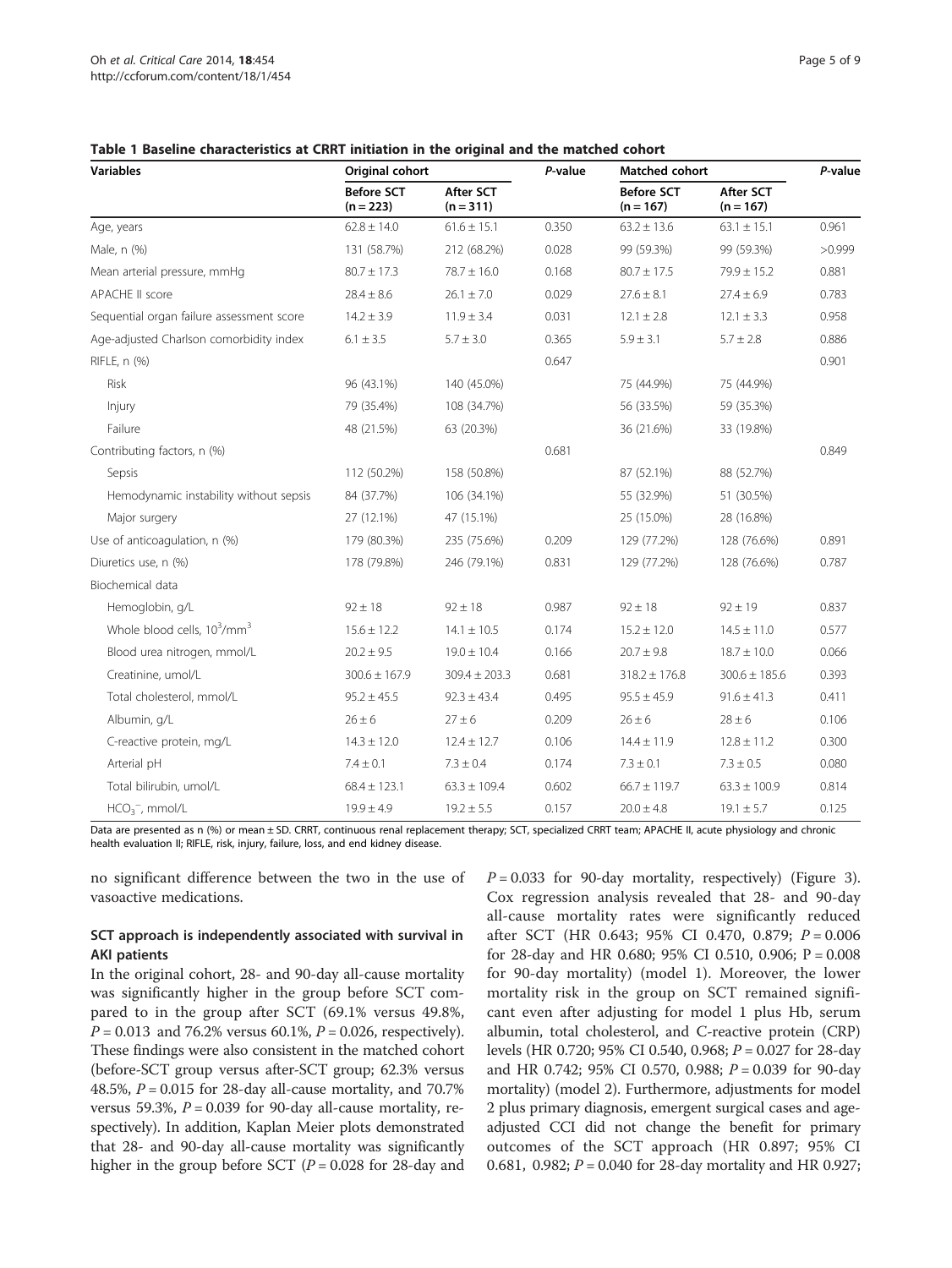|                                        | Unmatched cohort                 |                                 | P-value | <b>Matched cohort</b>            |                                 | P-value |
|----------------------------------------|----------------------------------|---------------------------------|---------|----------------------------------|---------------------------------|---------|
|                                        | <b>Before SCT</b><br>$(n = 223)$ | <b>After SCT</b><br>$(n = 311)$ |         | <b>Before SCT</b><br>$(n = 167)$ | <b>After SCT</b><br>$(n = 167)$ |         |
| Total CRRT time, days                  | 7 (1 to 48)                      | 4 (1 to 34)                     | 0.023   | 5 (1 to 48)                      | 4 (1 to 32)                     | 0.197   |
| Down-time per day, hrs                 | $5.2$ (3.7-16.5)                 | $3.1$ (2.5 to 5.9)              | < 0.001 | 4.8 (3.7 to 9.4)                 | $3.3$ (2.8 to 5.7)              | < 0.001 |
| Lost time per filter-exchange, minutes | 43 (28 to 57)                    | 25 (20 to 32)                   | < 0.001 | 42 (31 to 55)                    | 23 (20 to 30)                   | < 0.001 |
| Ultrafiltration rate, mL/kg/hr         | 22.5 (19.8 to 28.1)              | 27.1 (25.1 to 30.5)             | 0.031   | 24.5 (22.5 to 28.1)              | 28.2 (26.3 to 30.5)             | 0.039   |
| Number of TF during CRRT               | 9(1 to 22)                       | 7 (1 to 17)                     | 0.028   | 8 (1 to 22)                      | 6 (1 to 14)                     | 0.021   |
| TF rate, $n$ $(\%)$                    | 165 (74.0%)                      | 208 (66.9%)                     | 0.039   | 118 (70.7%)                      | 106 (63.5%)                     | 0.043   |
| Filter life span, hrs                  | 22.0 (5.9 to 44.1)               | 29.4 (6.1 to 40.1)              | < 0.001 | 25.7 (5.9 to 43.8)               | 31.1 (6.1 to 39.7)              | 0.084   |
| CRRT mortality, n (%)                  |                                  |                                 |         |                                  |                                 |         |
| 28 days                                | 154 (69.1%)                      | 155 (49.8%)                     | 0.013   | 104 (62.3%)                      | 81 (48.5%)                      | 0.015   |
| 90 days                                | 170 (76.2%)                      | 187 (60.1%)                     | 0.026   | 118 (70.7%)                      | 99 (59.3%)                      | 0.039   |

#### <span id="page-5-0"></span>Table 2 Study outcomes and parameters associated with CRRT in groups of patients before and after SCT in both cohorts

Data are presented as n (%) and median and interquartile ranges. CRRT, continuous renal replacement therapy; SCT, specialized CRRT team; TF, transfusions; ICU, intensive care unit.

95% CI 0.725, 0.997;  $P = 0.042$  for 90-day mortality) (model 3) (Table [4](#page-6-0)).

#### **Discussion**

In this study, we found that the SCT approach for managing CRRT reduced 28- and 90-day mortality rates in AKI patients. These findings suggest that well-trained and well-organized team approaches have a beneficial effect on clinical outcomes in AKI patients treated with CRRT in the ICU.

CRRT has been preferred for AKI patients with hemodynamic instability to control uremia, electrolytes, acid-base status, and volume balance in many ICUs [\[9](#page-8-0)]. Although there is still controversy about the optimal dose of CRRT, the minimal required dose is necessary for adequate solute control and the correction of electrolyte and acid-base imbalance; however, frequent bloodpump halting and prolonged manipulation time for the replacement of tubing systems can result in inadequate treatment doses and blood loss in these patients [\[17,18](#page-8-0)]. Uchino et al. [[14](#page-8-0)] reported that the median down-time was 3.0 hrs (1.0 to 8.3), thus, concluded that the term, continuous, in CRRT is somewhat inaccurate due to frequent interruptions in CRRT treatment. They also suggested that down-time adversely affected azotemic control, and therefore physicians who prescribe CRRT should be aware of the consequences of such down-

time on the quality and quantity of renal replacement therapy [[14](#page-8-0)]. A previous clinical trial, including a multinational observational study by Vesconi et al. [[19](#page-8-0)], also showed a wide variability in ultrafiltration rates with large differences between the prescribed and delivered doses, which was mainly due to circuit down-time [[14,20](#page-8-0)-[22](#page-8-0)]. The patients treated with CRRT are essentially immobile, frequently have to be sedated, and can develop hypothermia [[23](#page-8-0)]. Moreover, a large number of patients have disseminated intravascular coagulation. Therefore, extracorporeal circuits are prone to clotting in most of the patients [\[23\]](#page-8-0). Apart from clotting in the extracorporeal circulation, vascular access problems frequently occur. Taken together, access problems and thrombogenecity reduce the circuit lifetime in this population [\[23\]](#page-8-0). Frequent interruptions of CRRT due to extracorporeal circuit failure inevitably increase CRRT down-time and are also associated with blood loss, requiring multiple blood transfusions [[24](#page-8-0)], and increasing costs [\[23\]](#page-8-0). Especially, AKI patients requiring CRRT treatment are mostly susceptible to fluid balance. If the longer CRRT down-time persists, the more fluid removal will be needed during the remaining time in order to overcome volume overload. Fast removal of fluid by net ultrafiltration may lead to sympathetic over-activity and harmful effects on the myocardium, and increase the risk of hypoperfusion to vital organs [\[25,26](#page-8-0)].

Table 3 Comparison of renal function recovery among survivors in the original and matched cohorts

| <b>Variables</b>                  | Original cohort   |                 | P-value | <b>Matched cohort</b> |               | P-value |
|-----------------------------------|-------------------|-----------------|---------|-----------------------|---------------|---------|
|                                   | <b>Before SCT</b> | After SCT       |         | <b>Before SCT</b>     | After SCT     |         |
| Recovery of renal function, n (%) |                   |                 |         |                       |               |         |
| 28 days                           | 47/69 (68.1%)     | 109/156 (69.9%) | 0.663   | 42/63 (66.7%)         | 60/86 (69.8%) | 0.592   |
| 90 days                           | 47/53 (88.7%)     | 111/124 (89.5%) | 0.779   | 44/49 (89.8%)         | 61/68 (89.7%) | 0.866   |

Data are presented as number/total number (%). SCT, specialized continuous renal replacement therapy team. \* Recovery of renal function was defined based on creatinine clearance ( $\geq$ 15 mL/minute) with no need for renal replacement therapy.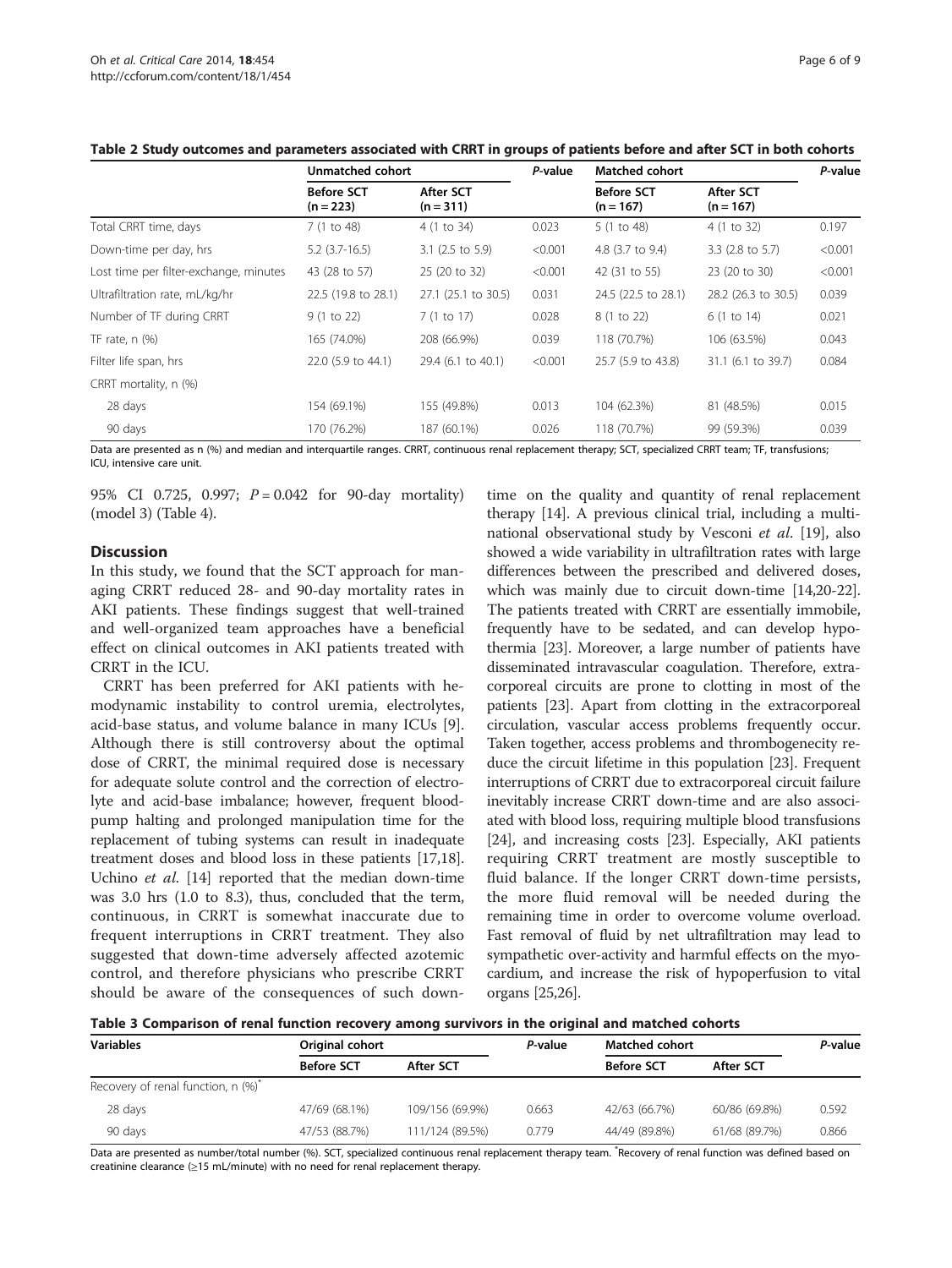<span id="page-6-0"></span>

In this study, the down-time per day, lost time per filter-exchange, and numbers of RBC transfused during CRRT were significantly reduced after the SCT approach compared with the group before SCT. In addition, the 28- and 90-day mortality rates in the after-SCT group were significantly lower compared with the before-SCT group. Taken together, we surmise that decreased downtimes, lost time per filter-exchange, and numbers of RBC transfused should play indispensable roles to reduce the mortality in AKI patients requiring CRRT.

Still, the gaps in down-time and RBC transfusion requirements are not enough to explain the difference in CRRT mortality between the two groups. Gilbert et al. [[12\]](#page-8-0) demonstrated that the CRRT program definitely enhanced the level of care given to patients by allowing the bedside nurse on general patient care into the ICU. At the same time, the trained CRRT-nurse could concentrate solely on CRRT, thereby providing an additional level of care. For these reasons, they demonstrated that

Table 4 Cox proportional hazards models for 28- and 90-day mortality in the SCT group

|         | Compared with before SCT management |                            |            |                      |                    |         |  |
|---------|-------------------------------------|----------------------------|------------|----------------------|--------------------|---------|--|
|         | Mortality at 28 days                |                            |            | Mortality at 90 days |                    |         |  |
|         | HR                                  | 95% CI                     | P-value HR |                      | 95% CI             | P-value |  |
| Model 1 |                                     | 0.643 0.470, 0.879         | 0.006      | 0.680                | 0.510, 0.906       | 0.008   |  |
|         |                                     | Model 2 0.720 0.540, 0.968 | 0.027      |                      | 0.742 0.570, 0.988 | 0.039   |  |
| Model 3 | 0.897                               | 0.681, 0.982               | 0.040      | 0.927                | 0.725, 0.997       | 0.042   |  |

Model 1: unadjusted hazard ratio; model 2: Model 1 with additional adjustments for hemoglobin, serum albumin, total cholesterol, and C-reactive protein levels; Model 3: model 3 with primary diagnosis, emergent surgical procedure and age-adjusted Charlson comorbidity index. CRRT, continuous renal replacement therapy; SCT, specialized CRRT team; HR, hazard ratio.

mortality rates in the CRRT program might be lower than expected, especially in critically ill burn patients [[12](#page-8-0)]. Taken together, we suggest that the beneficial effects of the SCT approach could result from adequate application of management protocols, appropriate monitoring and exchange of CRRT, and frequent assessment and optimal troubleshooting in CRRT management.

Our study has several potential limitations that should be noted. First, this was an observational study in which the effect of confounding by indication could not be fully excluded. Some important baseline covariates were not distributed equally and many confounding factors, including the severity score, usually affect patient outcomes in this population. In the original cohort, the proportion of male patients was significantly lower in the before-SCT group than in the after-SCT group, whereas APACHE II and SOFA scores were significantly higher in the before-SCT group compared to the after-SCT group, which might lead to potential bias. Using PS matching, an identical, matched cohort at baseline between the two groups was created. However, a prospectively planned cluster or stepped wedge trial at multiple centers could be more helpful to evaluate the impact of an SCT in the future.

Second, the two groups before and after the SCT approach were not conducted at the same time. Therefore, there might be differences in the treatment trends during the study periods; however, the gap between the periods was only 1 year; also, the same ICU policy was applied to the patients in a single center, the patients in this study experienced no differences in ICU care, such as the decision-making process for CRRT, and there were few missing datasets. Moreover, as shown in Table [1,](#page-4-0) there were no significant differences in the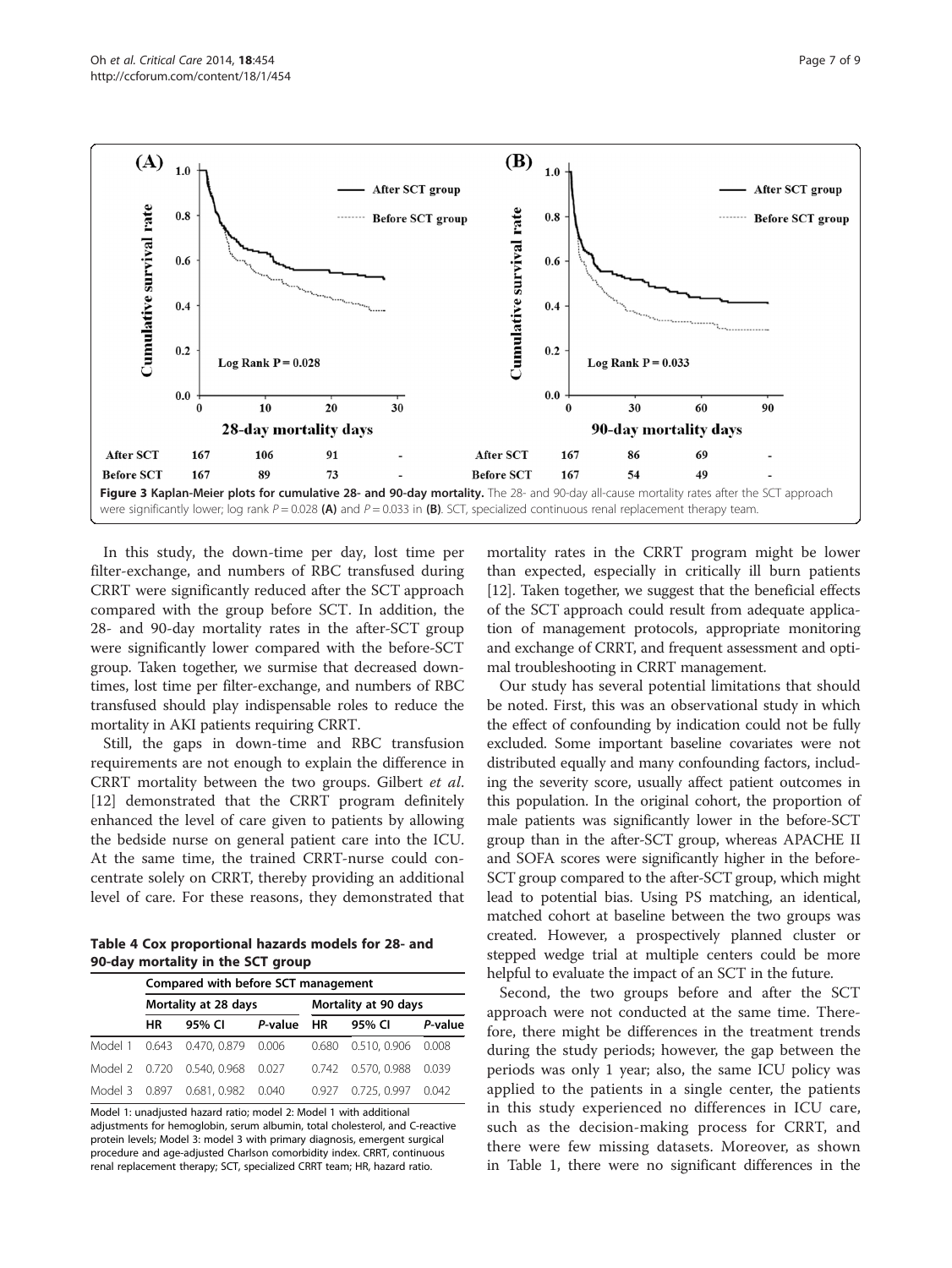<span id="page-7-0"></span>baseline characteristics between the two groups after PS matching. Therefore, the bias caused by the different time periods may be overcome.

Third, the mortality rates of our patients were somewhat higher compared with those in previous studies of patients with AKI treated with CRRT [[27\]](#page-8-0). However, Allegretti et al. [[8](#page-8-0)] reported that in-hospital mortality was 61% for AKI patients requiring CRRT, and AKI with the same SOFA score contributed to a higher mortality rate. In addition, the severity of disease assessed by APACHE II and SOFA scores and age-adjusted CCI in this present study were somewhat higher compared with those of previous studies. Taken together, exceptionally high mortality rates could be expected, considering these patients had higher SOFA scores and needed CRRT. On the contrary, we examined the mortality rates at 28 and 90 days for all admissions to this ICU and for other common diagnoses (namely, sepsis, trauma, cardiac surgery, cardiovascular origin et cetera) during the followup period. With the exclusion of pediatric patients and patients who took one-day elective ICU admission after a procedure, survival rates during the follow up period were analyzed for a total of 6,222 patients. Sepsis in 1,901 patients (30.6%) was the most common diagnosis in the meantime. The 28- and 90-day all-cause mortality rates after SCT was set up were somewhat higher compared with those before SCT was established, but the differences were not statistically significant  $(P = 0.081)$ and 0.113, respectively). In the same way, there were no significant differences in 28- and 90-day mortality rates for each diagnosis between the two follow-up periods when we classified the patients according to common diagnoses (See Table 3 in Additional file 1). Despite these limitations, to our knowledge, this study may be the first report clarifying the impact of SCT control in the clinical outcomes of patients undergoing CRRT.

# Conclusions

A well-trained CRRT team could be beneficial for clinical outcomes through improving quality of care in AKI patients requiring CRRT in the ICU.

#### Key messages

- A well-organized CRRT team could be beneficial for clinical outcomes through improving quality of care in AKI patients requiring CRRT in the ICU.
- This study aimed to compare the benefit of SCT by PS matching to overcome the differences from unbalanced distribution in the original cohort.
- The down-time per day, lost time per filter-exchange, and numbers of RBC transfused during CRRT were significantly lower after the SCT approach compared with the group before SCT,

while the ultrafiltration rate in the after-SCT group was significantly higher compared to the before-SCT group. Moreover, the 28- and 90-day all-cause mortality rates were significantly decreased after SCT application.

# Additional file

[Additional file 1: Table S1.](http://ccforum.com/content/supplementary/s13054-014-0454-8-s1.pdf) The modules of the educational program for specialized continuous renal replacement therapy (CRRT) team (SCT) nurses. Table S2. The protocol for replacement of electrolytes and anticoagulation during CRRT. Table S3. The mortality rates at 28 and 90 days for all admissions to this ICU.

#### **Abbreviations**

AKI: acute kidney injury; APACHE: acute physiology and chronic health evaluation; CCI: Charlson comorbidity index; CRP: C-reactive protein; CRRT: continuous renal replacement therapy; Hb: hemoglobin; HR: hazard ratio; MAP: mean arterial pressure; PS: propensity score; RBC: red blood cells; RIFLE: risk, injury, failure, loss, and end kidney disease; SCT: specialized continuous renal replacement therapy team; SOFA: sequential organ failure assessment; WBC: white blood cells; YUHS: Yonsei University Health System.

#### Competing interests

The authors declare they have no competing interests.

#### Authors' contributions

HJO performed the data review/collection and the statistical analyses, and developed the initial draft of the manuscript. MJL, CHK, JTP, SWN, SHH and SOK gave opinions on this manuscript and helped to interpret these data. HSL and DYK gave help in data collection and conducted the statistical analyses. HJO and THY revised the draft of the manuscript and assisted in data analysis. HJO, SWK, and THY contributed to the study design and coordination of the study. All authors read and approved the final manuscript.

#### Acknowledgements

This work was supported by the Brain Korea 21 Project for Medical Science, Yonsei University, by the National Research Foundation of Korea (NRF) grant funded by the Korea government (MEST) (number 2011–0030711), and by a grant of the Korea Healthcare Technology R&D Project, Ministry of Health and Welfare, Republic of Korea (HI10C2020). Moreover, all authors declare that there was no funding for composing this manuscript.

#### Author details

<sup>1</sup>Department of Internal Medicine, College of Medicine, Yonsei University 50-1 Yonsei-ro, Seodaemoon-Gu, Seoul 120-752, Korea. <sup>2</sup>Yonsei University Health System, Severance Hospital, Seoul, Korea. <sup>3</sup>Department of Biostatistics, Yonsei University College of Medicine, Seoul, Korea. <sup>4</sup>Department of Anesthesiology and Pain Medicine, Yonsei University College of Medicine, Seoul, Korea.

Received: 11 January 2014 Accepted: 11 July 2014 Published: 13 August 2014

#### References

- 1. Hoste EA, Clermont G, Kersten A, Venkataraman R, Angus DC, De Bacquer D, Kellum JA: RIFLE criteria for acute kidney injury are associated with hospital mortality in critically ill patients: a cohort analysis. Crit Care 2006, 10:R731.
- 2. Ahlstrom A, Tallgren M, Peltonen S, Rasanen P, Pettila V: Survival and quality of life of patients requiring acute renal replacement therapy. Intensive Care Med 2005, 31:1222–1228.
- 3. Bagshaw SM, Laupland KB, Doig CJ, Mortis G, Fick GH, Mucenski M, Godinez-Luna T, Svenson LW, Rosenal T: Prognosis for long-term survival and renal recovery in critically ill patients with severe acute renal failure: a population-based study. Crit Care (London, England) 2005, 9:R700–R709.